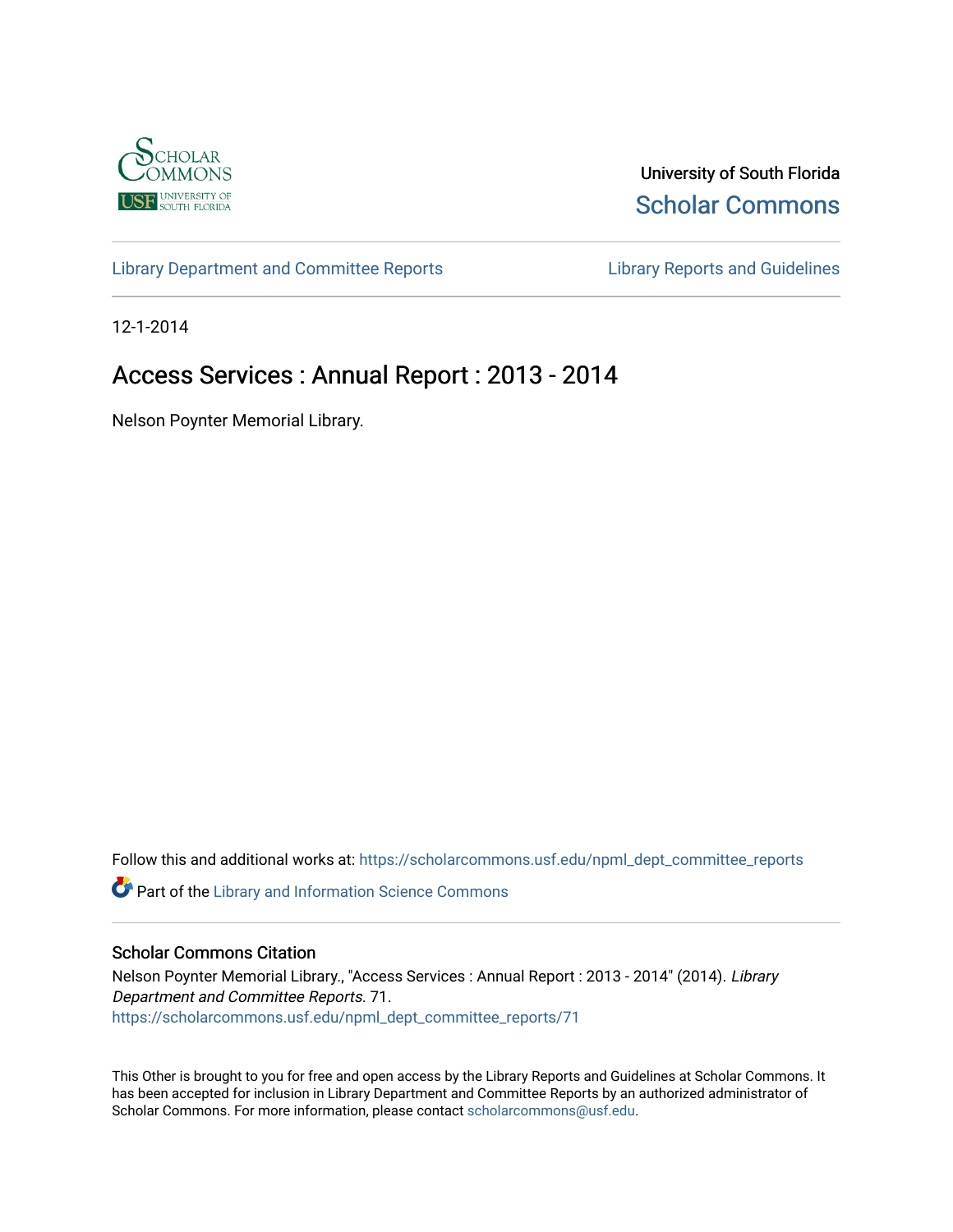# **Access Services Annual Report Annual Report July 1, 2013 – June 30, 2014**

University of South Florida St. Petersburg

*Compiled by Virginia Champion and Kaya van Beynen with input from Carol Hixson* 

2014

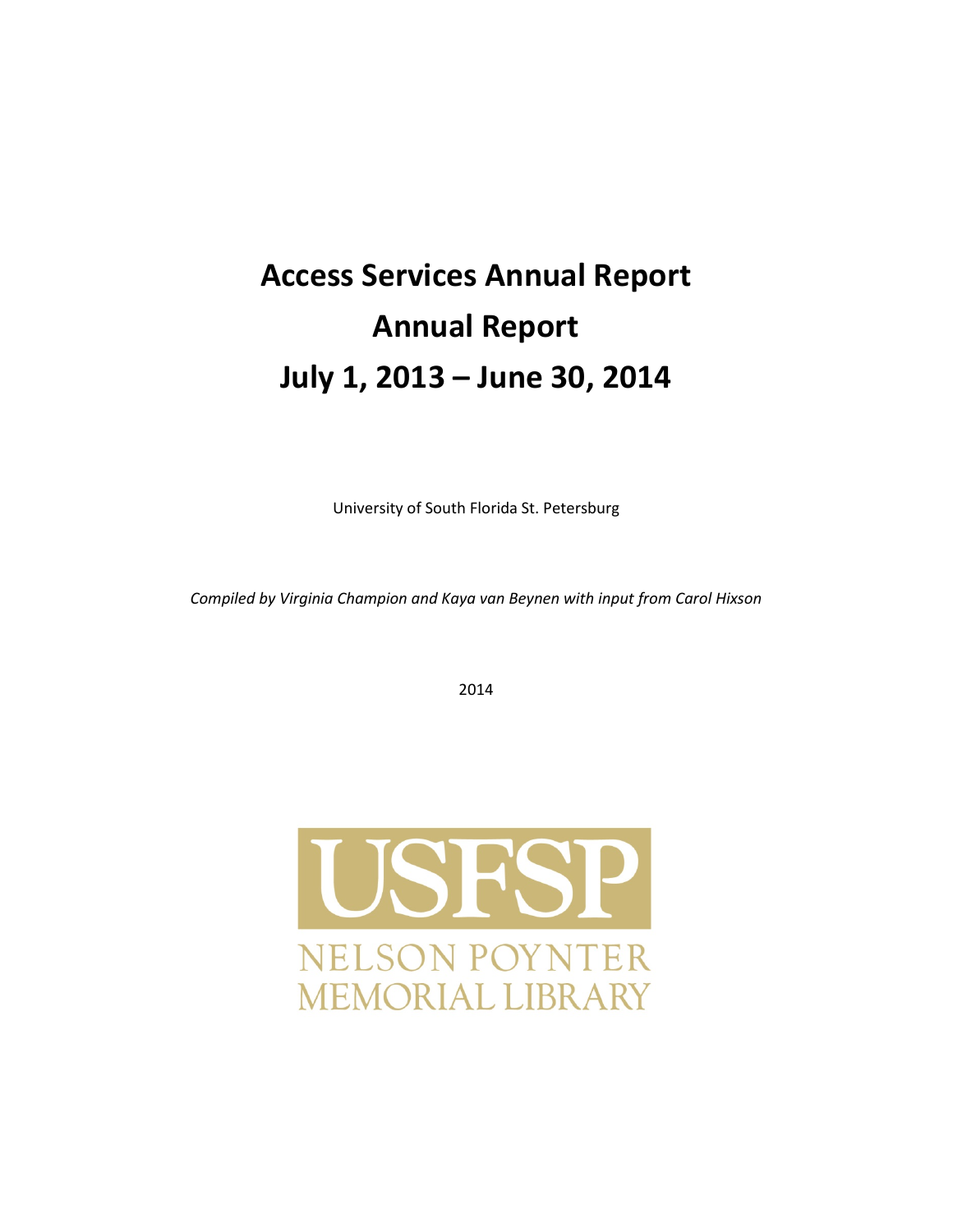# **Statistical Snapshot:**

|                                                      | 2013/14     | 2012/13     | 2011/12     | 2010/11     | 2009/10     | 5 Yr. Change |
|------------------------------------------------------|-------------|-------------|-------------|-------------|-------------|--------------|
| Door Count                                           | 172,934     | 171,310     | 168,773     | 168,521     | 163,922     | $+6%$        |
| <b>Total Reserve Check-outs</b>                      | 21,694      | 18,664      | 15,071      | 12,986      | 11,254      | +93%         |
| Self-Check Transactions                              | 1,081       | 831         | 1,117       | 35          |             |              |
| <b>Total Circulating Items</b>                       | 45,219      | 48,708      | 48,386      | 48,593      | 49,271      | -8%          |
| Interlibrary Loan<br><b>Total Borrowing Requests</b> | 2,448       | 2,484       | 3,095       | 3,464       | 3,887       | $-37%$       |
| Average ILL Borrowing<br>Delivery Time               | $6.42$ days | $6.86$ days | $6.73$ days | $7.18$ days | $7.01$ days | -8%          |
| Interlibrary Loan<br><b>Total Lending Requests</b>   | 5,091       | 5,478       | 5,772       | 4,739       | 4,884       | $+4%$        |
| Average ILL Lending<br>Delivery Time                 | 20 hrs.     | 20 hrs.     | $1.23$ days | $1.19$ days | $1.5$ days  | -45%         |
| Service Desk<br><b>Total In-person Questions</b>     | 6,329       | 8,091       | 8,020       | 11,349      | 12,805      | $-51%$       |

# **Department Overview**

Comprised of the Circulation, Reserves, Stacks Maintenance, and Interlibrary Loan units of the Nelson Poynter Memorial Library, the Access Services Department is primarily responsible for the smooth flow of library materials to borrowers. The department consists of 5 employees: Virginia Champion, the Head of Access Services, along with 4 Library Specialists. During the 2014/13 year, the staff consisted of Cynthia Brown, Lexi Terry, and Camielle Swenson. Carissa Santana worked in the department until she resigned for new opportunities and was subsequently replaced 3 months later by Samuel Holloway. In addition to this staff, the department has 2-5 student employees working an average of 64 hours a week, helping with departmental tasks, which include staffing the service desk, shelving, shelf reading, processing periodicals, and interlibrary loan.

# **New Departmental Responsibilities**

- With the relocation of the Juvenile Collections and Media Collections, the Access Services department assumed responsibility for shelving these items in their new locations.
- Extended hours during the exam weeks have now become a routine service funded and provided by the Nelson Poynter Library and the Access Services department. This service is no longer contingent upon the changeable organization and funding from USFSP Student Government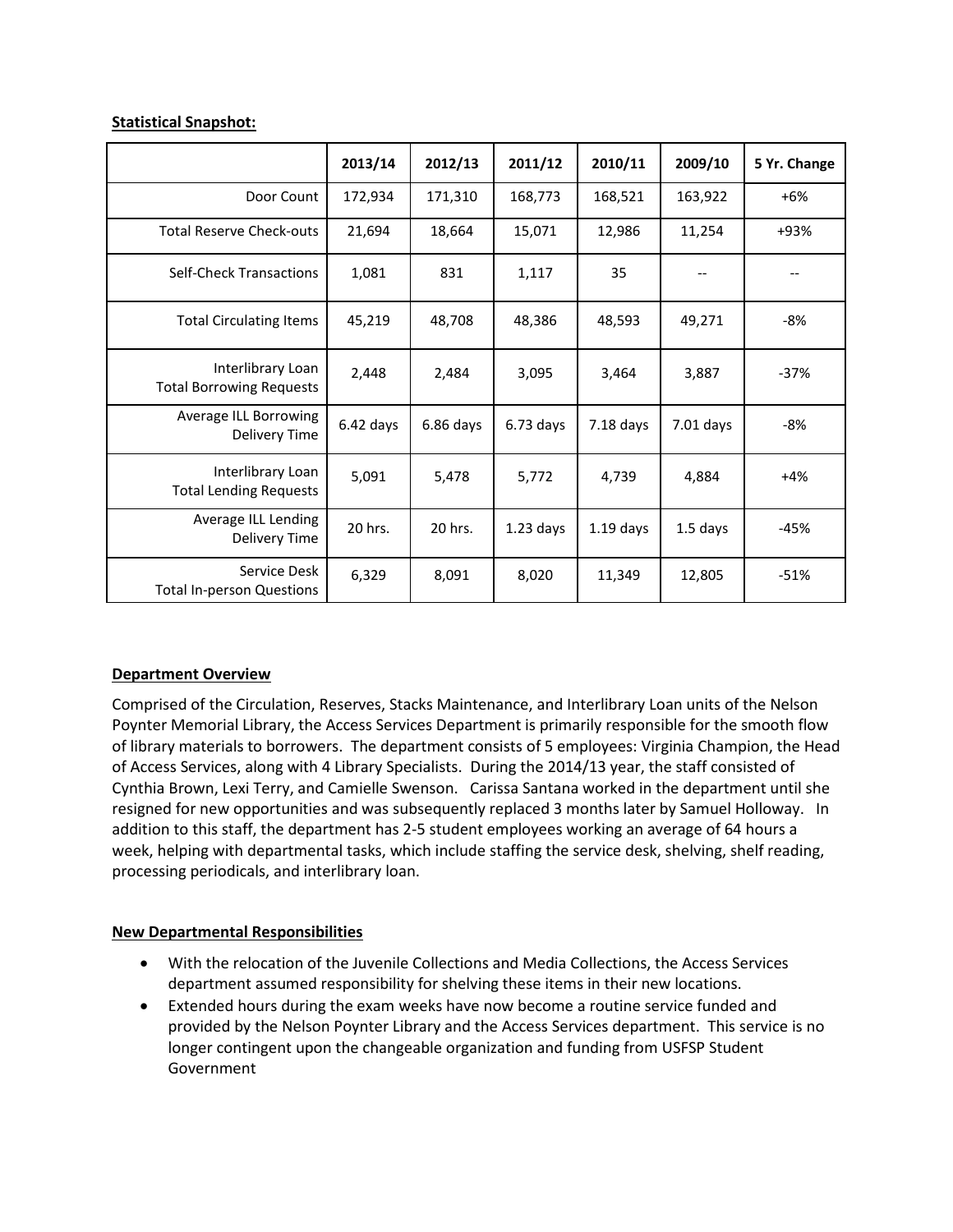• The Florida Virtual Campus (FLVC) has charged that all Aleph users must cyclically change their passwords and comply with FL state password security conventions to increase their cyber security. Each library is required to identify and train an employee to be responsible for managing that library's Aleph users and their passwords. Virginia Champion has assumed this new position and responsibility.

# **Significant Departmental Accomplishments**

- **Visits to the Library:** Daily door count passed 1661 visits to the library on December 9, 2013. The library now averages approximately 1000 visitors a day during the fall and spring semesters.
- **Update of Access Services Library Webpage**: Updated existing and created new departmental web pages for transition to new format
- **Keep Building Open and Running:** Virginia Champion coordinates the coverage of security guard with USFSP Office of Campus Safety.

# **Circulation and Reserves**

- **Shifting the Circulating collection:** In Progress: The department has shifted and re-labeled the circulating collection on the second and third floors of the library to ensure easier access and more consistent spacing. While this portion of the project has been completed, stacks maintenance is an ongoing departmental responsibility.
- **Relocation of the Juvenile Collections:** Relocating the Juvenile collections was a major project of the 2013/2014 year. Employees in the Department of Access Service helped plan the move (identifying a new location and determining the best shelving arrangement) and physically moved all of the collections during spring break 2014.
- **Self-Checkout Assessment:** In collaboration with librarian Kaya Van Beynen, the department worked to create, implement, and analyze a self-checkout usage survey. The results of that survey can be found at http://dspace.nelson.usf.edu/xmlui/handle/10806/6758
- **Growing Reserve Circulation:** The circulation of items on reserve continues to grow. These items consist of books on course reserve, but also the library laptops, study room keys, USB drives, whiteboard markers, and calculators. The dramatic increase in this type of circulation primarily comes from the high demand for library laptops and study room keys.

|                                | 2013/14 | 2012/13 | 2011/12 | 2010/11 | 2009/10 | 5 Yr. Change |
|--------------------------------|---------|---------|---------|---------|---------|--------------|
| Door Count                     | 172,934 | 171,310 | 168,773 | 168,521 | 163,922 | $+6%$        |
| <b>Total Circulating Items</b> | 45,219  | 48,708  | 48,386  | 48,593  | 49,271  | -8%          |
| <b>Reserve Circulation</b>     | 21,694  | 18,664  | 15,071  | 12,986  | 11,254  | +93%         |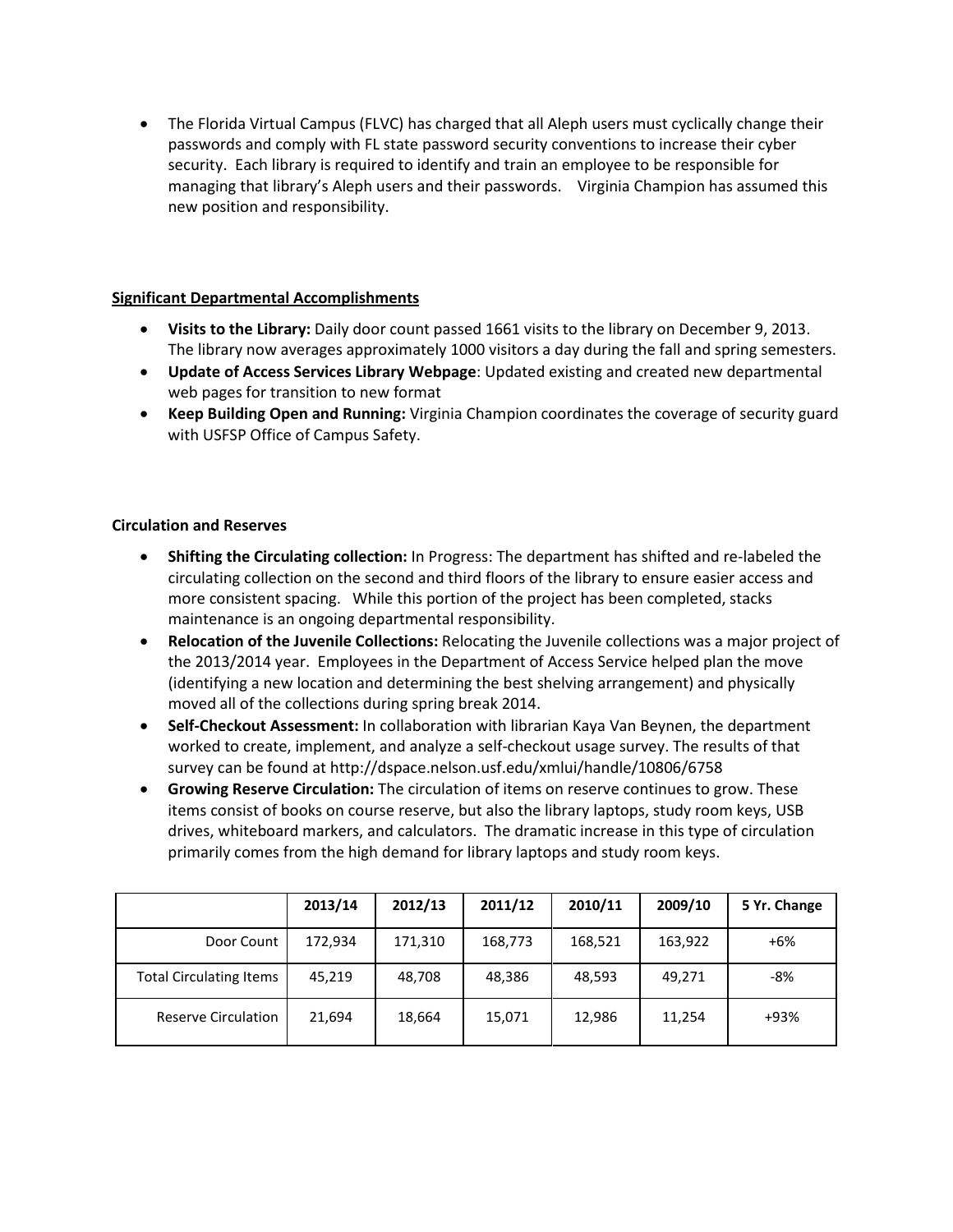## **Reference Services**

In the past 5 years, reference and information service at the NPML has dramatically changed. Access Services staff at the service desk serve as the first responders for most questions asked at the library. Assessing the nature of the question, they either directly answer the general information and basic skills question, refer technology questions to the IT Help Desk, and refer research questions to the librarians.

An online service desk form, shared between the LSDT, Access Services, and Research and Instruction Departments, was created in 2011/12. The purpose of this form was to collect data on questions fielded by the library's service desks.

Separate Categories include:

- **General/ Directional**: referrals, library or campus location, supplies, hours, study rooms available, library policies, etc.
- **Basic Skills:** simple catalog search, how to access remotely, how to renew online, how to setup ILL, etc.
- **Library Technology:** General computing issues, printer/copier, local software.

**Research:** help with search strategy, complicated catalog searches, suggest and/or demonstrate database, etc. A continued problem is that student workers at the service desk do not have access to the online service desk form and thus do not enter their information and reference transactions. As such, these numbers underestimate the number of reference help transactions actually provided at the service desk. As the reliance on student workers increases, this gap between actual transactions and reported transactions may increase. This discrepancy needs to be addressed.

| Reference (in person):                                  | 2013/14 | 2012/13 | 2011/12 | 2010/11 | 2009/10 | % change |
|---------------------------------------------------------|---------|---------|---------|---------|---------|----------|
| General                                                 | 4806    | 4643    | 6189    | 6103    | 7726    | $-38%$   |
| Skill based                                             | 1523    | 3448    | 1831    | 5246    | 5079    | $-70%$   |
| <b>Research Questions</b>                               | 356     | 313     | 406     | 1222    | 2175    | $-84%$   |
| <b>Technical Questions</b>                              | 2156    | 3398    | 3788    |         |         |          |
| <b>Total In-person Service</b><br><b>Desk Questions</b> | 8,841   | 11,802  | 12,214  | 12,571  | 14,980  | $-40%$   |

#### **Interlibrary Loan**

Interlibrary loan is a multifaceted service reliant upon various software platforms administered outside the library and the Florida Library Network Statewide Ground Delivery program (also known as DLLI for its previous name: Distance Library Learning Initiative) for shipping of interlibrary loans exchanged inside Florida.

Most USFSP interlibrary loan requests, both borrowing and lending, are recorded and tracked through the ILLiad program (USF's ILLiad software is hosted on a server at Atlas Systems, Inc., which is the primary developer for OCLC ILLiad). In 2012, the interlibrary loan module of the Aleph ILS known as UBorrow was activated. This additional avenue for patron requests did not have a significant impact upon ILL borrowing, but is likely responsible for the 4% increase in Lending transactions.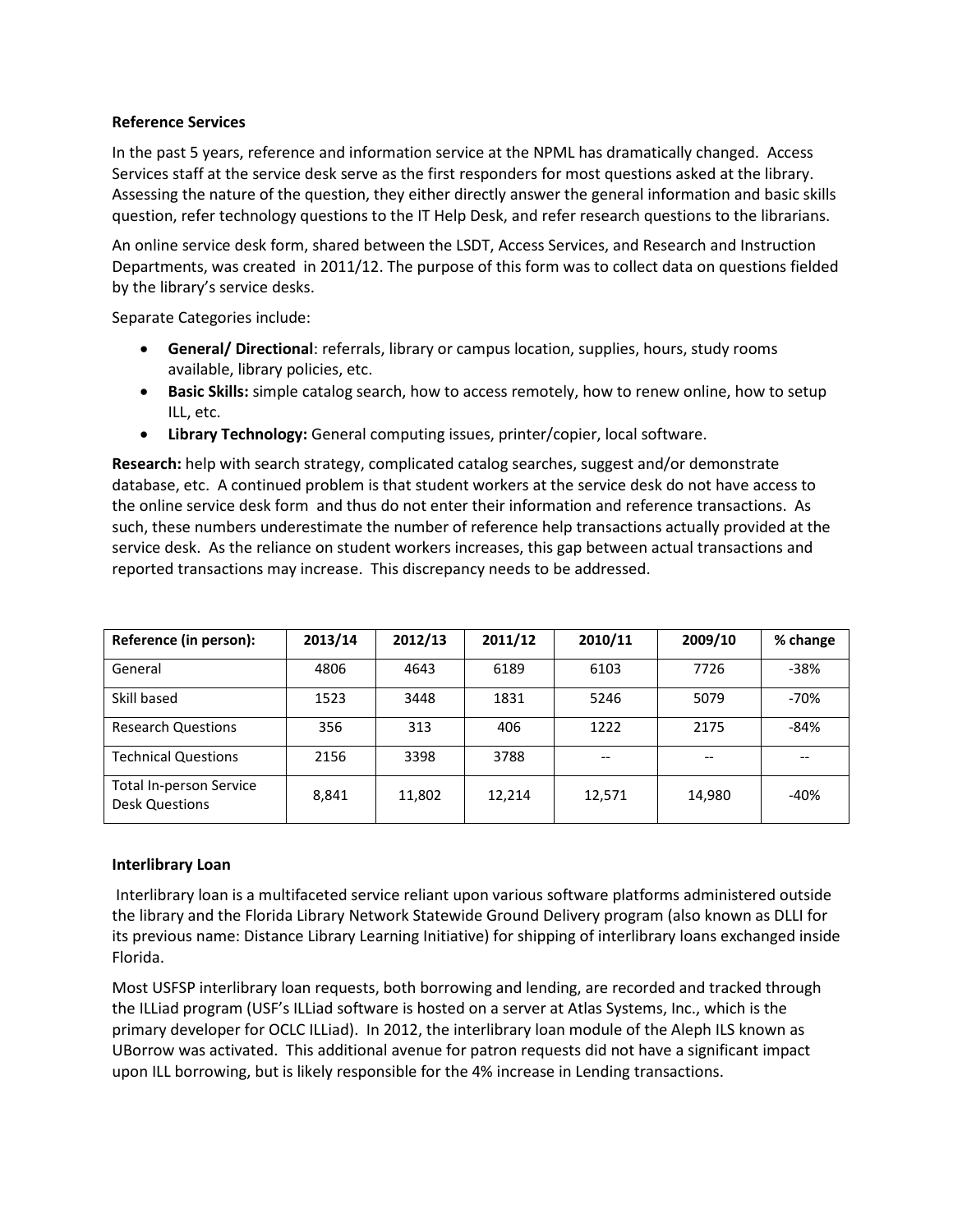In 2014, in order to retain the current respectable turnaround time for interlibrary loans possible by a 5 day delivery schedule, NPML accepted the increase in fees for the statewide delivery service (subsidized by a state grant) and shares the cost with the USF Tampa Library.

|                                                          | 2013/14     | 2012/13     | 2011/12     | 2010/11     | 2009/10    |
|----------------------------------------------------------|-------------|-------------|-------------|-------------|------------|
| Interlibrary Loan, Illiad,<br><b>Borrowing Requests</b>  | 2,212       | 2,136       | 2,706       | 3,464       | 3,887      |
| Interlibrary Loan, UBorrow,<br><b>Borrowing Requests</b> | 236         | 348         | 390         |             |            |
| Interlibrary Loan<br><b>Borrowing Requests Total</b>     | 2,448       | 2,484       | 3,095       | 3,464       | 3,887      |
| Fill Rate for USFSP Patrons                              | 87%         | 90%         | 90%         | 87%         | 82%        |
| <b>Average Borrowing</b><br>Turnaround                   | $6.42$ days | $6.86$ days | $6.73$ days | 7.18 days   | 7.01 days  |
| Interlibrary Loan, Illiad<br>Lending Requests            | 3,253       | 3,344       | 3,944       | 4,739       | 4,884      |
| Interlibrary Loan, UBorrow<br>Lending Requests           | 1,838       | 2,134       | 1,828       |             |            |
| Interlibrary Loan<br><b>Total Lending Requests</b>       | 5,091       | 5,478       | 5,772       | 4,739       | 4,884      |
| Fill Rate for USFSP Items                                | 77%         | 74%         | 76%         | 75%         | 74%        |
| Average Lending<br>Turnaround                            | 20 hrs.     | 20 hrs.     | $1.23$ days | $1.19$ days | $1.5$ days |

Definition of terms

- **Fill Rate**: The percentages of materials that are provided out of the total number of interlibrary loan requests received (both borrowers and lenders)
- **Turnaround**: The amount of time from the receipt of the request until the request has been resolved. For borrowing this could be the receipt or cancelation of the ILL request, for lending it could be the shipping or cancelation of the ILL request.

# **Significant Personnel Accomplishments**

# **Awards and Honors:**

Cynthia Brown

• Cynthia Brown won the 2012 USFSP Outstanding Employee Award. Faculty from the College of Arts and Sciences nominated her for this award as recognition for her valued work on Interlibrary Loan.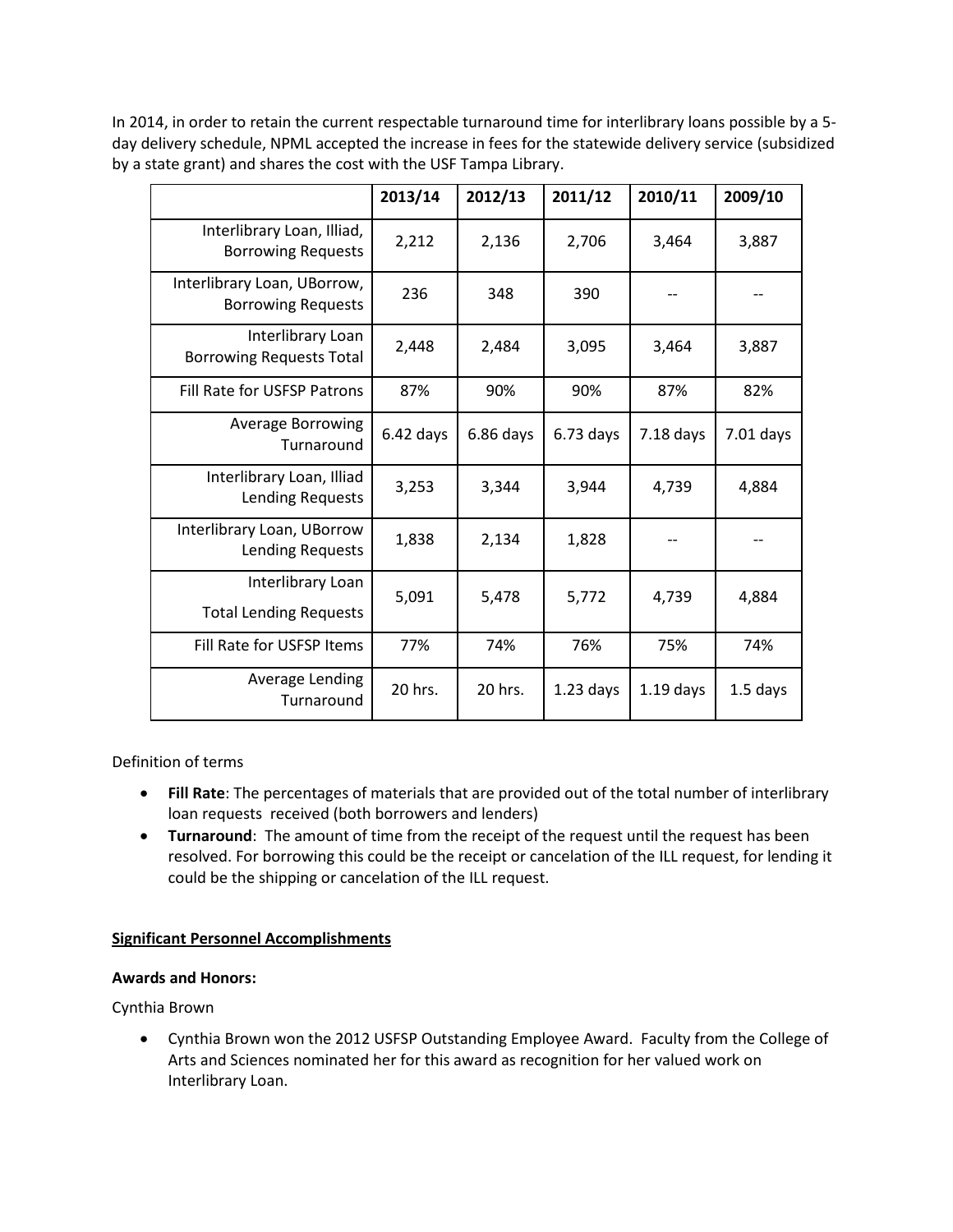Carissa Santana

• Carissa Santana won the 2013 USFSP Outstanding Employee Award based on her dedicated efforts in the library and for the University on Course Reserves and Multicultural and Diversity Issues.

#### **Service:**

Cynthia Brown

- Times Festival of Reading, Volunteer 2012-2014
- St Petersburg Mainsail Art Festival, Volunteer 2012-2013
- USF System Regional Access Services Meetings, Member

#### Virginia Champion

- Library Leadership Team, Member
- Library Space Allocation Committee, Member
- USF System Regional Access Services Meetings, Member

#### Carissa Santana

• Times Festival of Reading, Volunteer 2012-2014

#### Camielle Swenson

- Student Research Colloquium Planning Committee, Member
- Library Space Allocation Committee, Member

#### Lexi Terry

• Suncoast Information Specialists, Member

#### **Research and Creative Activities:**

#### Library Displays

- All members of the Access Services Department contributed to various Library displays and exhibits. Displays from the 2013/14 year in alphabetical order:
	- o Asian Heritage Month
	- o Banned Books Week
	- o Black History Month
	- o December Holiday Books
	- o Gaming
	- o Harry Potter
	- o Hispanic Heritage Month
	- o National Aviation Week
	- o History Month
- o National Comedy Month
- o National Fruit and Veggie Month Cookbooks and Food-books
- o National Hobby Month
- o Summer Leisure Reading
- o Tribute to Maya Angelou
- o International Law
- o Women's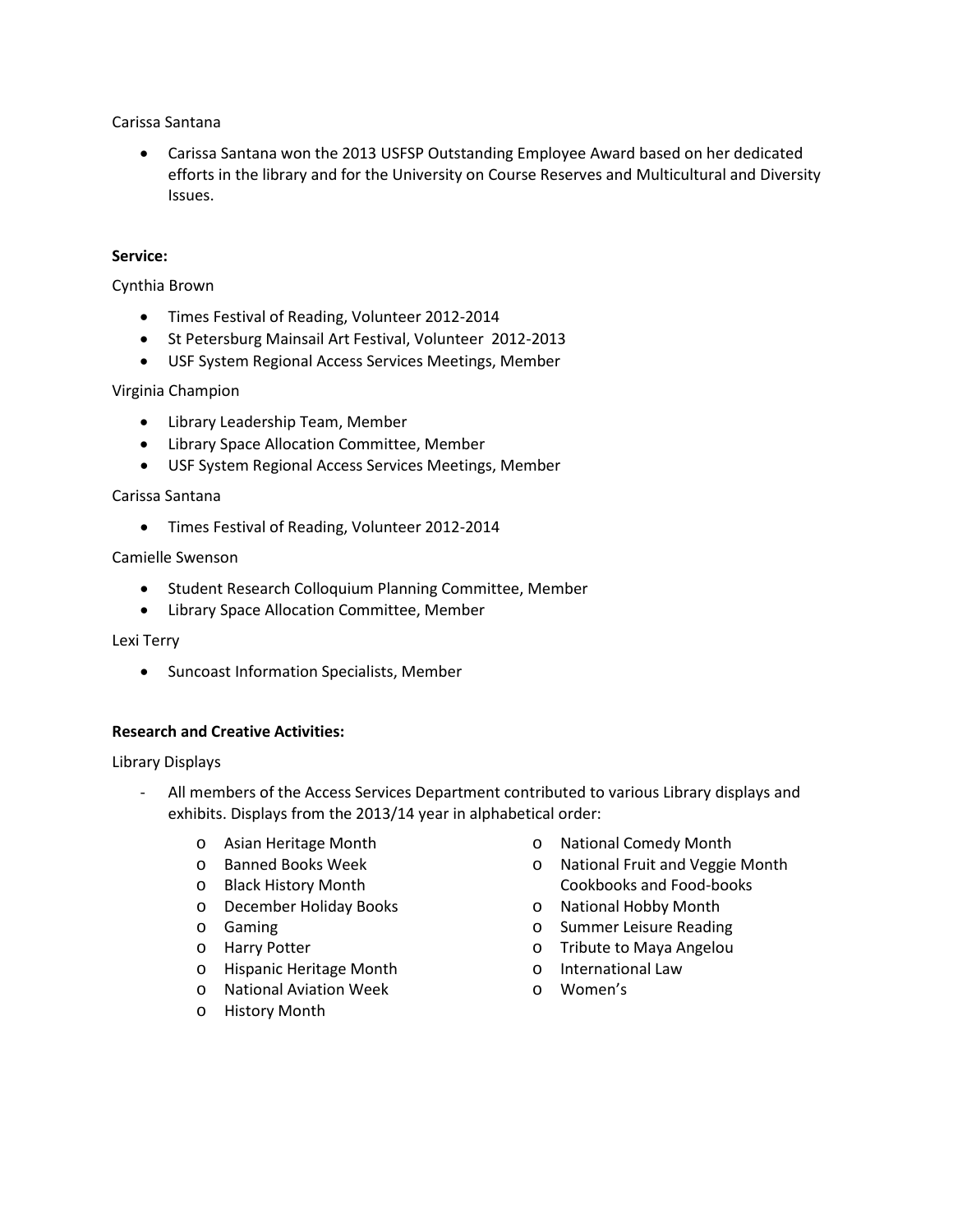Carissa Santana:

Invited Speaker

• Dr. Cassill's course BSC 2035: Sex and Today's World, Panel Speaker

Panel Discussion Organizer

• For International Business Week, Carissa organized a public panel of Stetson Univ international law students to speak in the Poynter Corner

Camielle Swenson & Virginia Champion:

Conference Presentation

• Swenson, C., Champion, V., van Beynen, K., (2013) *Self-Checkout Assessment*. Florida Library Association Conference. Orlando, Florida.

#### **Professional Development:**

All Access Services staff completed the USFSP Armed Intruder Training.

#### Cynthia Brown

**Training** 

- Hiring Department Role for Student Workers
- FWS Supervisor Training
- WorldCat Resource Sharing
- WorldShare ILL Start Here
- Making the Most of WorldCat Discovery

#### **Webinars**

- WorldShare Interlibrary Loan
- Customer KISS
- What You Don't Know About Body Language
- Angry Customers Suck!

# Virginia Champion

**Training** 

- Hiring Department Role for Student Workers
- FST102: P-Card Reconciliation

Camielle Swenson:

Completed requirements for and was granted her Masters of Library & Information Science degree

Campus Training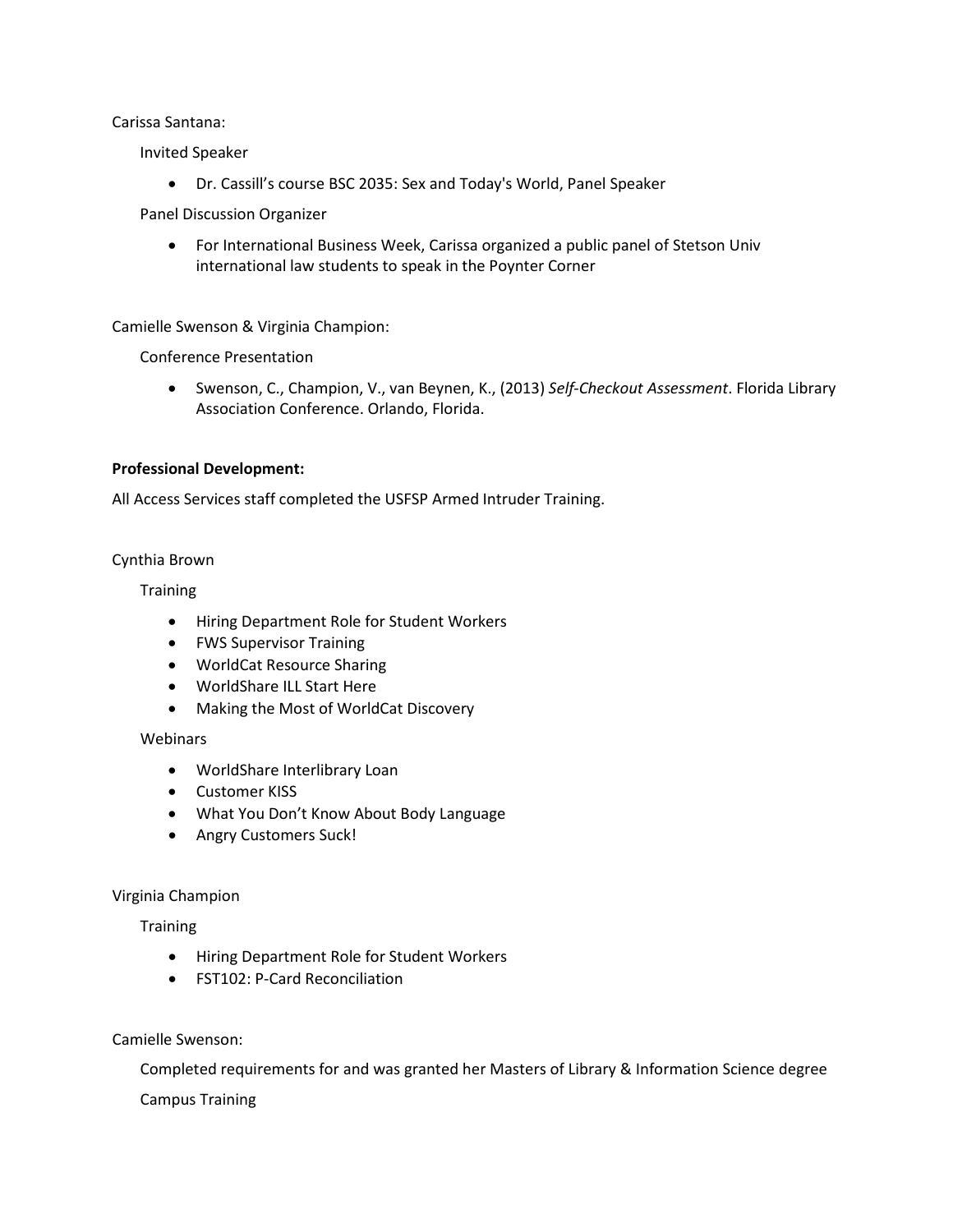- Suicide Prevention Training
- Tag Galaxy: Finding Creative Commons Images

## **Conferences**

- Moving on Up: A Job Seekers Mini Conference
- ALA Annual Conference in Las Vegas, 2014
- FLA Annual Conference

#### Webinars

- Finding and Training Volunteers
- Break it Down: A Practical Approach to Assessment Planning
- Mobile Devices: Gateway to Your Library
- Using Social Media Tools to Facilitate Learning in Libraries
- Digital Preservation: Fundamentals
- Digital Preservation: Text and Image Formats
- Using Digital Collections for Reference and Information Services
- Booklist- Celebrating Civil Rights in Books for Youth
- Pinterest for Children's Programing

#### Lexi Terry

**Webinars** 

• Serving DIY Patrons

# **Continuous Challenges:**

Staffing the Service Desk

- Because the department is staffed at the most bare-bones level, providing coverage for the Service Desk is a continual challenge. It is a challenge to schedule staff annual leave time and still provide adequate coverage. When one individual is out sick, other staff must be pulled from their other work assignment to provide Service Desk coverage. If more than one person is out sick at the same time, staff from other areas of the Library must be pulled from their work assignments and brought in to assist.
- Additionally, the Access Services Department relies on student workers funded by Federal Work Study money rather than having a consistent, dedicated line or OPS funding. Thus, the number of student workers who do critical but low-level library duties can significantly vary semester to semester.
- As new staff and student workers are hired, training new employees is a continuous effort and responsibility of the Access Service Department. Training consists of learning how to perform basic library circulation procedures, but also includes customer service training, as well as learning general library policies and procedures so that the new employees can best refer library visitors to the appropriate people, services, and resources.
- All new departmental workers require extensive initial training in the various library software, library guidelines, university policies, departmental practices, and library and university information. For new student workers, this training regularly takes 1 month before they are adequately prepared to work with minimum supervision. Student worker turnover occurs